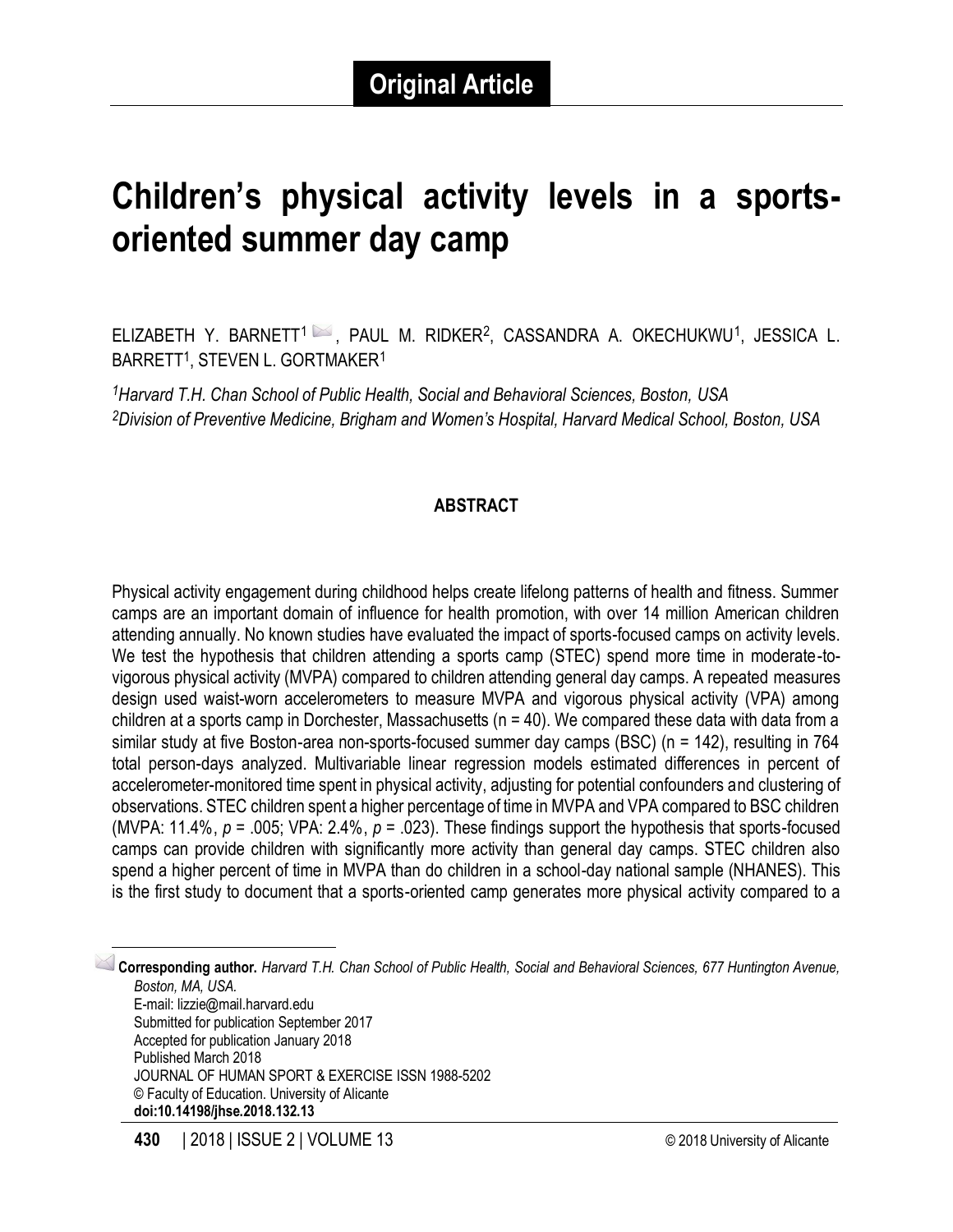general summer camp. Our findings are relevant for public health efforts to promote physical activity and prevent chronic disease. **Key words:** EXERCISE, CHILD, SUMMER CAMP, TENNIS, ACCELEROMETER.

#### **Cite this article as:**

Barnett, E., Ridker, P., Okechukwu, C., Barrett, J., & Gortmaker, S. (2018). Children's physical activity levels in a sports-oriented summer day camp. *Journal of Human Sport and Exercise, 13*(2), 430-442. doi[:https://doi.org/10.14198/jhse.2018.132.13](https://doi.org/10.14198/jhse.2018.132.13)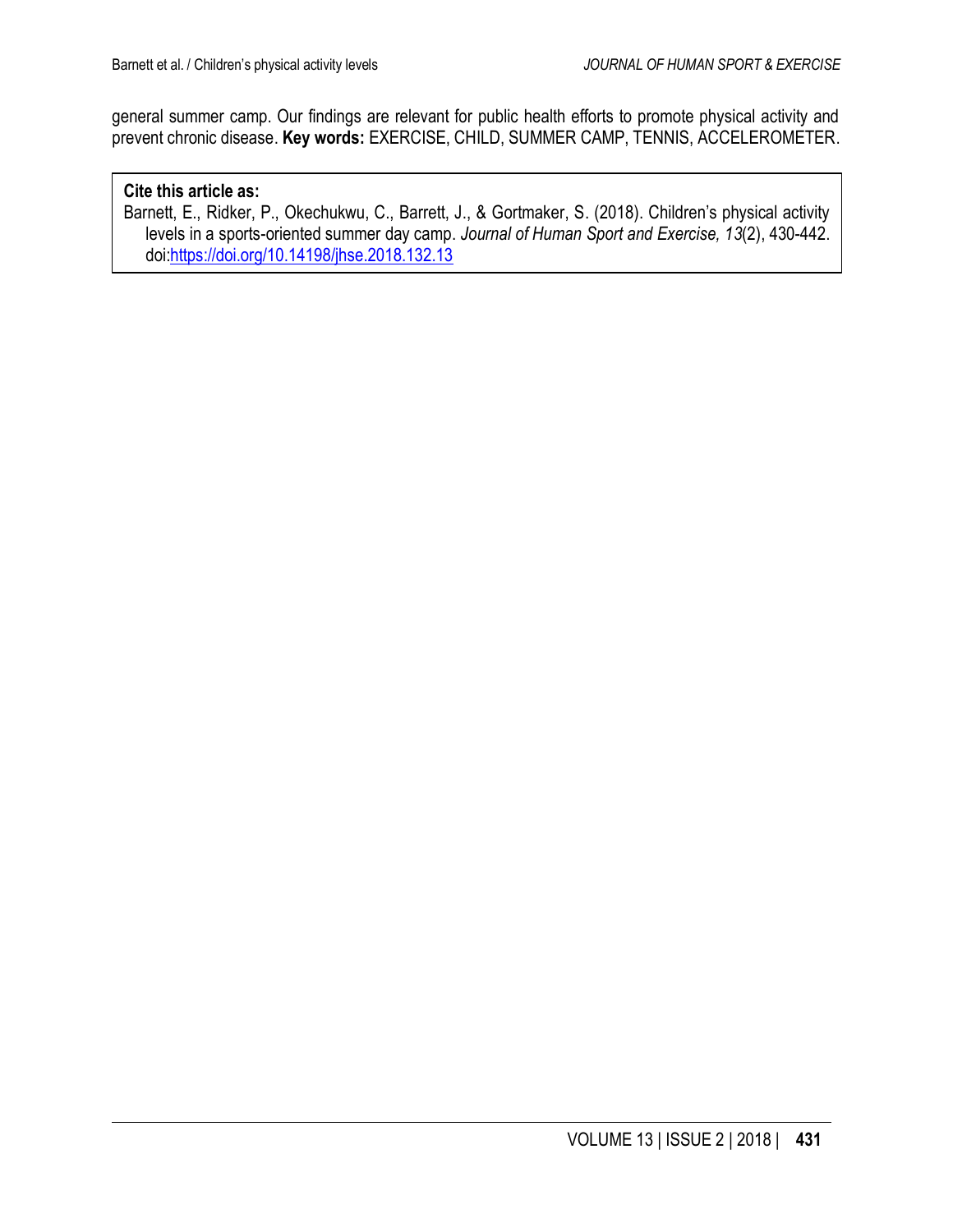# **INTRODUCTION**

Physical activity plays a significant role in the overall health of children. Research suggests that an increase in children's physical activity is related to a wide range of positive outcomes during childhood, including improved cognitive skills and academic performance (Donnelly & Lambourne, 2011; Efrat, 2011; Rasberry et al., 2011), emotional well-being (Brown, Pearson, Braithwaite, Brown, & Biddle, 2013), and psychological functioning (Kalak et al., 2012). Engagement in moderate-to-vigorous physical activity (MVPA) not only positively impacts health in childhood, but also may contribute to sustainment of physical activity in adulthood and improved health and fitness across the life course (Serdula et al., 1993). Those who are physically inactive during adulthood increase their risk of many diseases, including coronary heart disease, obesity, type 2 diabetes, and some cancers (Lee et al., 2012). Thus, increasing physical activity in childhood can have a long-term impact and should be at the forefront of public health efforts.

The US Department of Health and Human Services issues guidelines for physical activity, recommending that children engage in at least 60 minutes of MVPA each day (Office of Disease Prevention and Health Promotion, 2008). However, the majority of children in the US do not meet this recommendation, and lower levels of physical activity have been observed among minority youth (Gortmaker, Lee, Mozaffarian, et al., 2012; Troiano et al., 2008). Studies have demonstrated that increasing physical activity opportunities for youth during the school day significantly increases activity levels (A. L. Cradock et al., 2014; Kriemler et al., 2010; Long et al., 2013), but little is known about how to impact children's physical activity behaviors during out-of-school time.

Over 14 million American children and youth attend summer day camps each year (Afterschool Alliance, 2010), making summer camps a promising sphere of influence for physical activity promotion. A research project completed in 2013 by the Harvard Prevention Research Center assessed physical activity of children attending five Boston-area summer camps (BSC) (Barrett et al., 2014). While other research has assessed children's activity levels at summer camps using direct observation (Beets, Weaver, Beighle, Webster, & Pate, 2013; Weaver, Beets, Turner-McGrievy, Webster, & Moore, 2014; Zarrett, Sorensen, & Skiles, 2013), the Harvard Prevention Research Center study was the first study of its kind to assess children's daily summer camp activity levels using accelerometers.

Nevertheless, no known studies to date have evaluated the impact of a sports-focused summer day camp on physical activity, nor have they compared the activity levels of children at sports-focused compared to non-sports-focused day camps. A systematic review found that youth who participate in sports are more physically active compared to those who do not participate in sports (Nelson et al., 2011). Furthermore, there is some evidence to suggest that participation in sports contributes to children's overall health and that youth who regularly participate in sports are less likely to have adverse health outcomes (Drake, Keith M. et al., 2012; Romani, 2011; Weintraub et al., 2008). While the evidence base is growing for the effect that sports programs can have on children's health, it is unknown whether children who attend sports-oriented summer camps experience significantly more physical activity than those who attend general summer day camps.

Sportsmen's Tennis and Enrichment Center (STEC) provides youth in the Dorchester neighborhood and surrounding Boston communities with safe, accessible, and affordable physical activity opportunities. Compared to other Boston neighborhoods, Dorchester has a high prevalence of obese/overweight individuals and residents who report inadequate physical activity (Boston Public Health Commission, 2013). Youth from Dorchester also have lower sports participation levels than youth from other Boston neighborhoods: Dorchester youth comprise 21% of Boston's 5-18 year olds, but represent only 18% of all youth sports and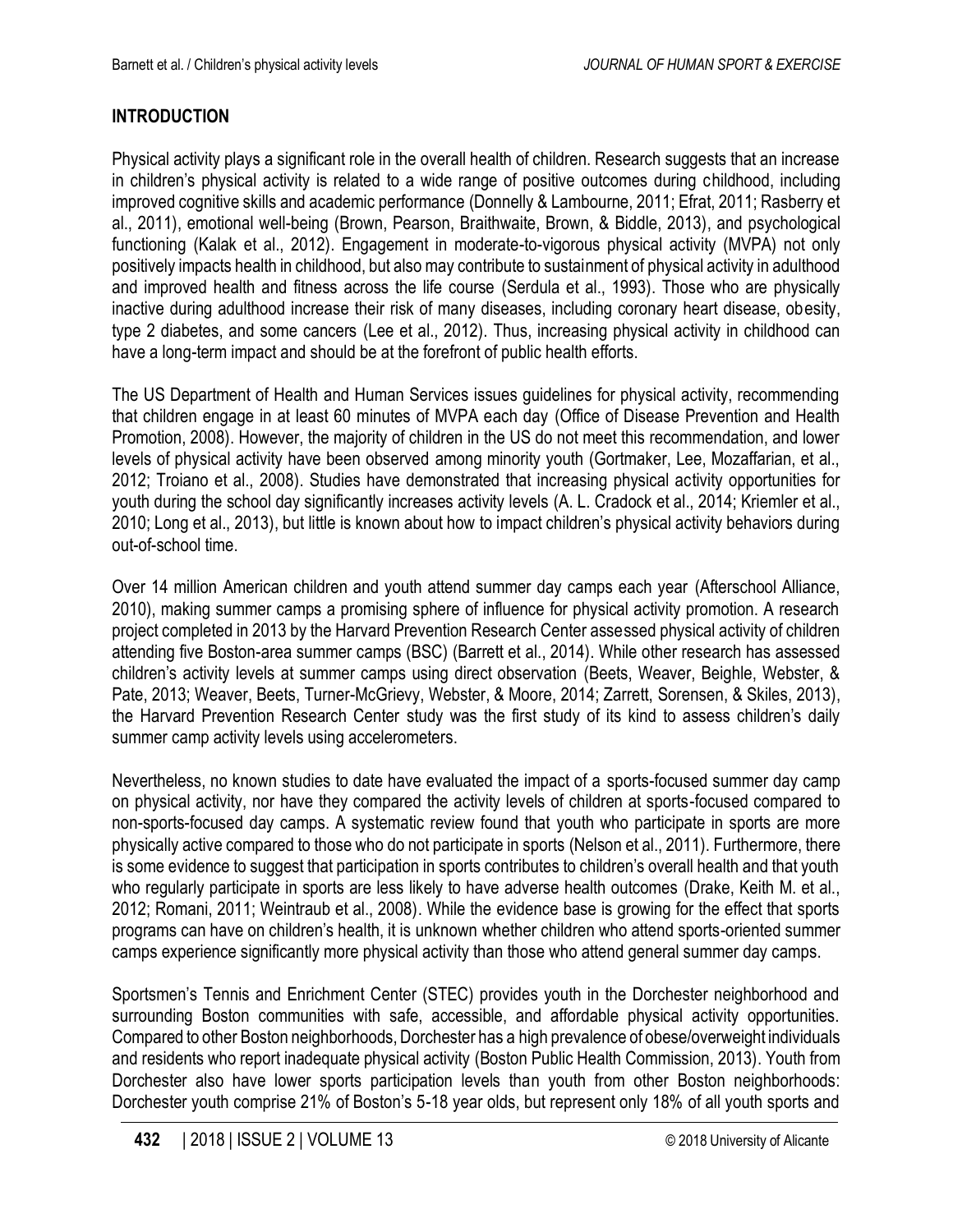physical activity participants in Boston (A. Cradock et al., 2002; Hannon et al., 2006). Founded in 1961, STEC was the first non-profit tennis club built to provide tennis training, academic programs, and social enrichment for low-income children. STEC is now one of more than 500 National Junior Tennis and Learning chapters of the United States Tennis Association (United States Tennis Association Foundation, n.d.). Like its similar centers across the country, STEC focuses on improving educational, physical, and cultural opportunities in predominantly minority and low-income communities. STEC's geographic location, membership in a national network of similar centers, focus on tennis—commonly called 'the sport of a lifetime' because it can be played at any age—and diverse enrichment and athletic offerings present a unique opportunity for physical activity research.

The present study evaluates the effect of STEC's youth summer tennis camp on physical activity, measured by accelerometers. This study quantifies the amount of physical activity that camp participants attain while at STEC and analyzes whether physical activity varies by age, sex, race/ethnicity, level, or past STEC participation. Estimates derived from accelerometer data collected over the course of two weeks are compared with estimates derived from a similar study completed by the Harvard Prevention Research Center that quantified children's physical activity at five Boston summer (non-sports-oriented) camps.

## **METHODS**

#### *Sample and Setting*

*STEC*. A cross-sectional repeated measures design used waist-worn accelerometers to measure physical activity levels among children ages 9-17 at STEC summer tennis camp in Dorchester, Massachusetts, from July 7 – July 18, 2014. We recruited children attending the STEC summer tennis camp during the two weeks of data collection to wear accelerometers during camp hours for one week (5 days), except for swimming periods. Eligible children were between the ages of 9-17 and were planning to attend the camp for at least four out of five days of the week during the data collection period.

#### *Boston Summer Camps*

A cross-sectional repeated measures design used waist-worn accelerometers to measure physical activity levels among children ages 5-12 attending one of five summer camps in Boston, Massachusetts, from July – August, 2013 (Barrett et al., 2014). The research team recruited children attending one of the five Boston summer camps during the data collection period to wear accelerometers during the camp day for one week (5 days), except while swimming (Barrett et al., 2014). Eligible children were between the ages of 5-12 and were planning to attend the camp for at least four out of five days of the week during the data collection period.

Parents completed written informed consent forms. Trained research assistants obtained parent consent and child assent. The Harvard T.H. Chan School of Public Health Committee on Human Subjects approved this study.

## *Measures*

#### *Physical activity*

Past research has established strong evidence for validity of accelerometers as measures of physical activity among children by comparing them to gold standard measures of activity-related energy expenditure (*e.g.,*  doubly labeled water) and fitness (*e.g.,* VO2max) (Freedson, Pober, & Janz, 2005; Trost, Loprinzi, Moore, & Pfeiffer, 2011). We used ActiGraph accelerometers (models GT3X and GT3X+; Pensacola, FL) to assess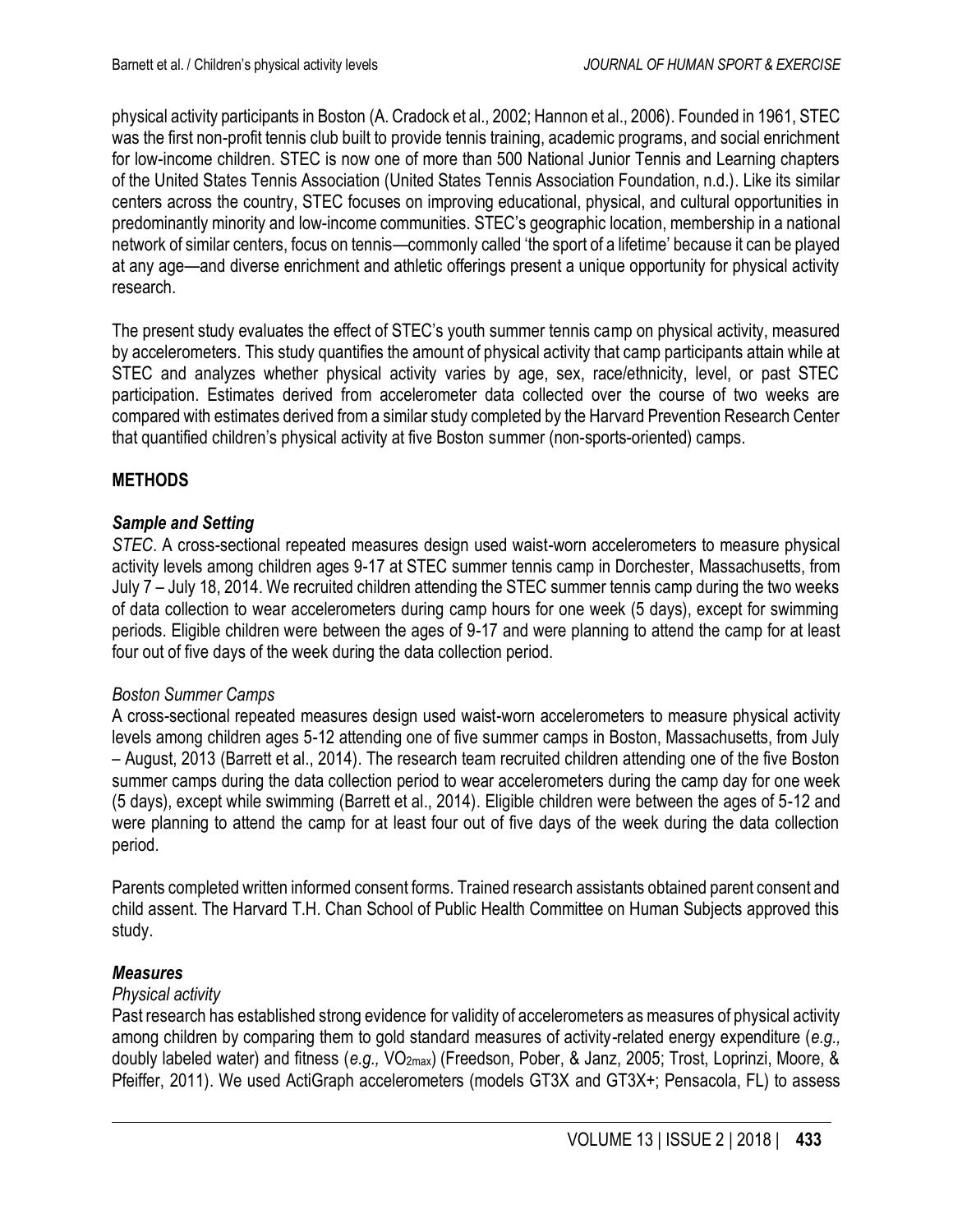physical activity for all participants. We modeled protocols and accelerometer data reduction after those used in the National Health and Examination Survey (NHANES) (Long et al., 2013; Troiano et al., 2008).

Trained RAs distributed accelerometers to all STEC participants at the start of the camp day on each day of data collection. Participants fastened accelerometers at the hip with an adjustable belt. We instructed participants to keep the accelerometer on for the entire camp day, except during swimming periods. RAs collected accelerometers at the end of the camp day or when participants left. We used daily wear sheets to record the times participants put on and took off the accelerometers.

We restricted valid minutes of physical activity to those during the defined camp day. We estimated percent accelerometer time spent in MVPA or VPA per day by dividing minutes of MVPA or VPA per day by minutes of accelerometer wear time per day. We used percent time spent in physical activity as the outcome to account for different wear times between STEC and Boston summer camp participants.

#### *Other data*

Parents and coaches reported participants' age, sex, and race/ethnicity on consent forms in response to open-ended questions. STEC coaches and administrators reported level of camper (beginner, intermediate, advanced), first time at STEC camp (Y/N), and participant in other STEC programs (Y/N). We derived weather data (inches of precipitation, deviation from average annual mean daily temperature, dew point) from [National](http://www.noaa.gov/)  [Oceanic and Atmospheric Administration](http://www.noaa.gov/) (NOAA) local daily reports for Boston, MA (National Oceanic and Atmospheric Association, n.d.).

## *Statistical Analysis*

As in the Boston summer camps study, we collected STEC Actigraph accelerometer data in 1-minute epochs and then converted them to vigorous (VPA) and MVPA minutes. For accelerometer analyses, we followed algorithms used in previous studies to identify age-specific Metabolic Equivalent of Task (MET) cut-points for MVPA and VPA (Gortmaker, Lee, Mozaffarian, et al., 2012; Troiano et al., 2008; ). We applied the Freedson group age-specific criteria, with thresholds of 4 METs for moderate activity and 6 METs for vigorous activity (Trost et al., 2011). We defined nonwear periods as 60 or more consecutive minutes of zero accelerometer counts, per national guidance. SAS code specifying the national NHANES protocol is available at [http://appliedresearch.cancer.gov/nhanes\\_pam/](http://appliedresearch.cancer.gov/nhanes_pam/) (National Cancer Institute, n.d.).

After converting accelerometer data, we computed basic descriptive statistics to quantify the amount of MVPA and VPA children at STEC get on a daily basis. Second, we assessed the crude difference in percent MVPA and percent VPA by comparing STEC data to data from the Boston summer camps. Third, adjusting for weather and participant demographics (age, sex, and race/ethnicity), we conducted a multilevel multivariable linear regression, with day nested within child nested within camp, to test the hypothesis that children attending STEC engage in MVPA or VPA during a higher percentage of camp time compared to children attending the Boston summer camps. Finally, we specified a multilevel model, with day nested within child, to assess which of the following variables may predict percent MVPA within STEC: age, sex, race/ethnicity, tennis level, and past STEC participation.

## **RESULTS**

## *Participants*

Out of 52 eligible STEC participants, 41 (79%) provided parental consent and assent, and 40 (77% of eligible) provided at least two hours per day of accelerometer wear for at least two days. Each consenting participant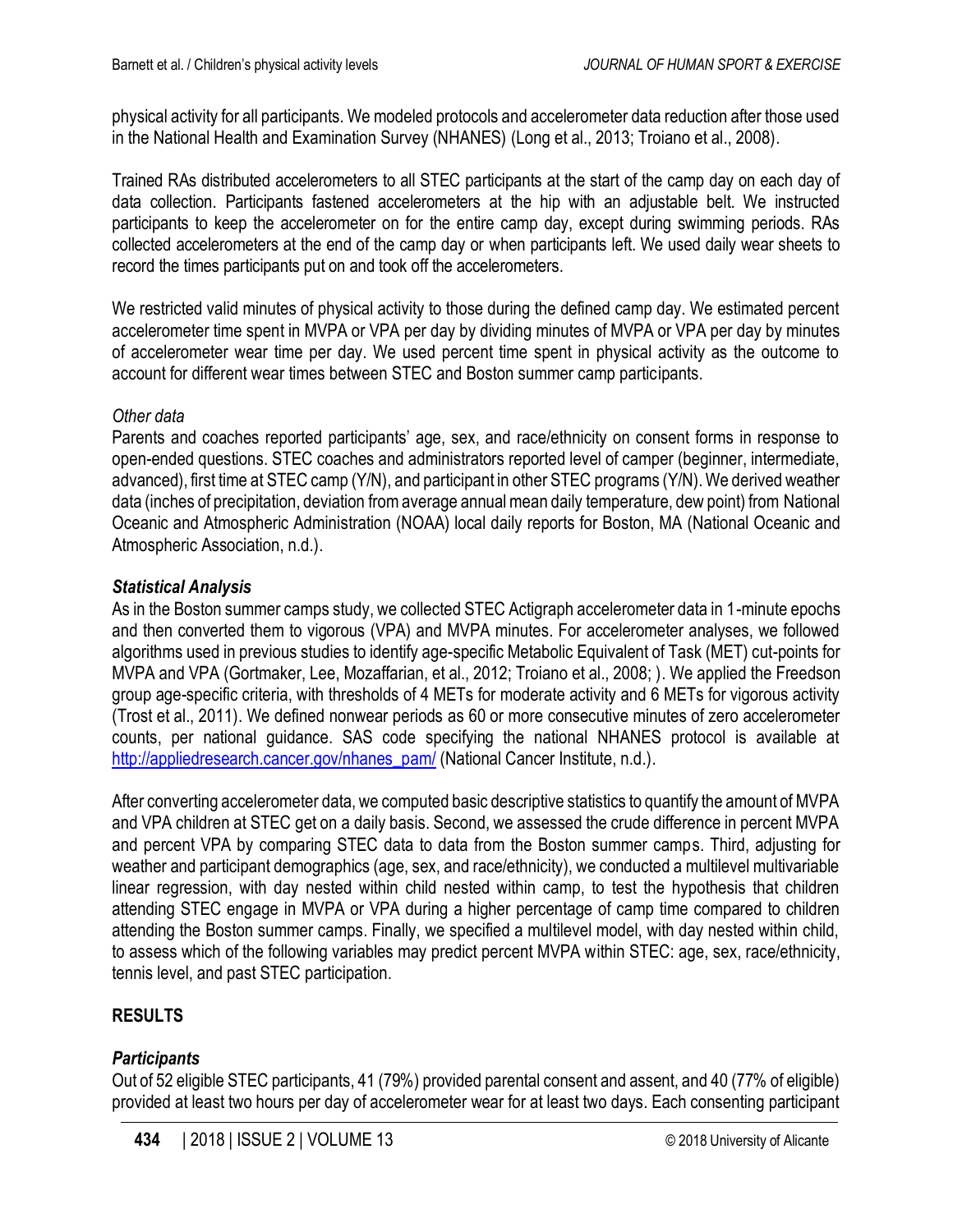wore an Actigraph accelerometer on an elastic belt around the waist. STEC data analyzed comes from 40 camp participants, who wore the meters over the course of approximately 4.5 days each for an average of 299 minutes per day, yielding an estimated 53,244 person-minutes of data.

Out of 179 eligible Boston summer camp participants, 164 (92%) provided parental consent and assent, and 142 (79% of eligible) provided at least five hours per day of accelerometer wear for at least two days. Each child who consented wore an Actigraph accelerometer on an elastic belt around the waist. Boston summer camp data analyzed comes from 142 camp participants, who wore the meters over the course of approximately 4.1 days each for 549 minutes per day, yielding an estimated 319,570 person-minutes of data.

STEC participants' average age was 11.5 years, while Boston summer camp participants' average age was 7.6 years. Both STEC and Boston summer camps provided a multi-racial/ethnic sample, with the largest proportion being black (43% for STEC, 36% for BSC). Both the STEC and Boston summer camp samples had slightly more boys than girls (55% for STEC, 54% for BSC). Demographics and accelerometer data from both samples are summarized in Table 1.

| Characteristic                      | <b>STEC</b>    | <b>BSC</b>    |
|-------------------------------------|----------------|---------------|
| Participation                       |                |               |
| Individuals                         | 40             | 142           |
| Person-days                         | 179            | 585           |
| <b>Camps</b>                        |                |               |
| Daily duration range (hours)        | $3-9$          | $7.5 - 10$    |
| <b>Sites</b>                        | 1              | 5             |
| Age (years), mean ± SD              | $11.5 \pm 2.2$ | $7.6 \pm 1.4$ |
| 5-6 years                           | 0              | 21 (15%)      |
| 7-8 years                           | 0              | 101 (71%)     |
| 9-10 years                          | 17 (43%)       | 12(8%)        |
| $11-12$ years                       | 9(23%)         | 8(6%)         |
| $13-14$ years                       | 9(23%)         | 0             |
| $15-17$ years                       | 5(13%)         | 0             |
| <u>Sex</u>                          |                |               |
| Male                                | 22 (55%)       | 76 (54%)      |
| Female                              | 18 (45%)       | 66 (46%)      |
| Race/Ethnicity                      |                |               |
| African American/Black              | 17 (43%)       | 51 (36%)      |
| White non-Hispanic                  | 7 (18%)        | 12(8%)        |
| Asian                               | 5(13%)         | 0             |
| Hispanic/Latino                     | 4 (10%)        | 37(26%)       |
| Multiracial/Other/Unknown           | 7 (18%)        | 42 (30%)      |
| <b>Accelerometer Data</b>           |                |               |
| Average wear time (days per week)   | 4.5            | 4.1           |
| Average wear time (minutes per day) | 298.8          | 548.9         |

Table 1. Characteristics of Sportsmen's Tennis and Enrichment Center (STEC) participants and Boston summer camp (BSC) participants: Demographics and accelerometer data.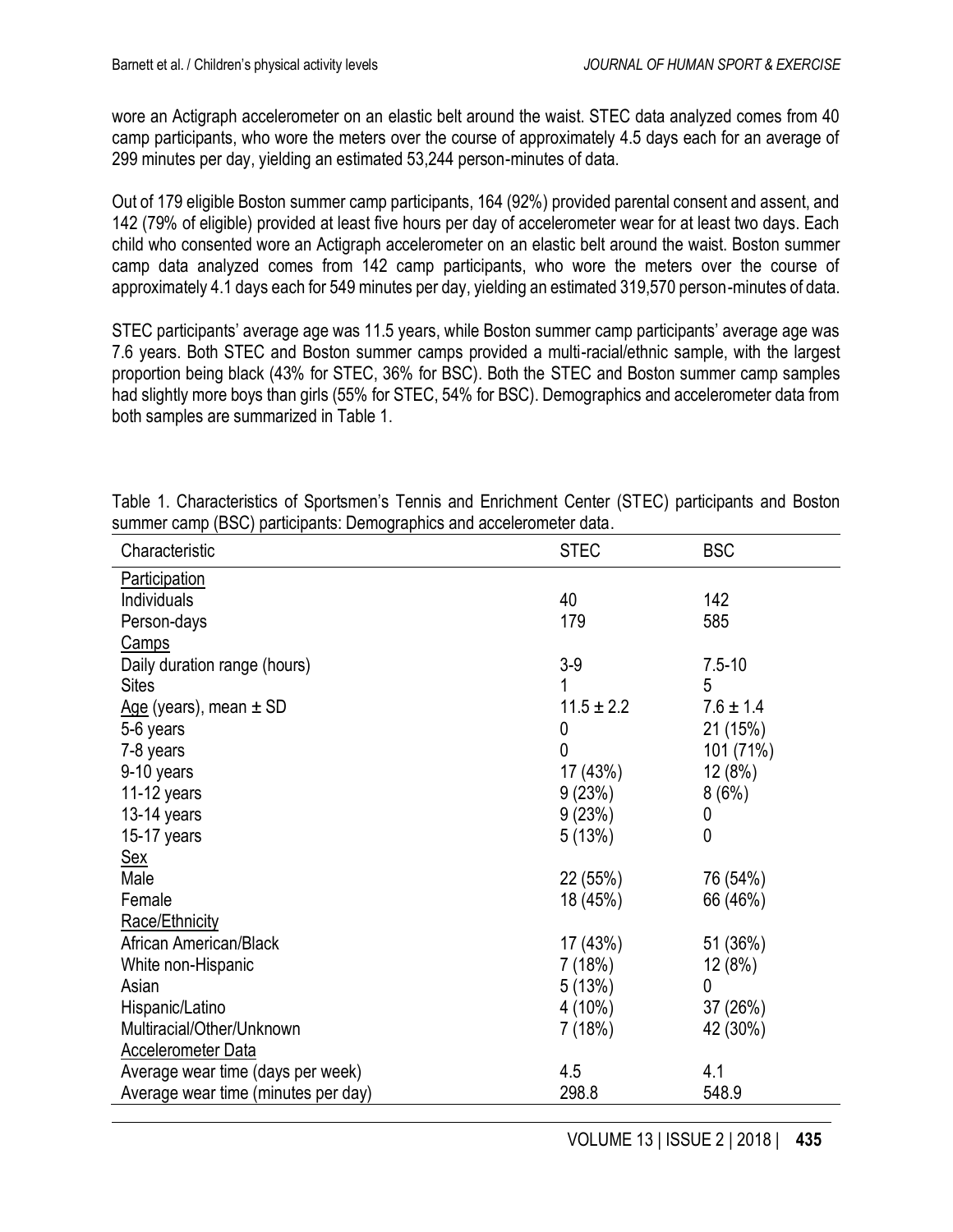| Wear time (person-minutes)    | 53.244 | 319,570 |
|-------------------------------|--------|---------|
| Percent of time spent in MVPA | 24.3%  | 15.6%   |
| Percent of time spent in VPA  | 5.5%   | 3.5%    |

*Note. Table includes consented participants with 2+ days of 2+ hours of wear for STEC and 2+ days of 5+ hours of wear for BSC. Percentages have been rounded up and may not sum to 100.*

#### *Differences in Accelerometer Measures between STEC and Boston Summer Camps*

The crude analysis indicates that STEC children are more active during monitored time at camp compared to Boston summer camp children; the percent of wear time per day that is MVPA is 24% for STEC children, compared to 16% for Boston summer camp children (see Table 1). After controlling for covariates, children at STEC were more active, measured in percent of accelerometer wear time spent in MVPA and VPA, compared to children at Boston summer camps (MVPA: 11% difference, *p* = .005, 95% CI = 3.41, 19.42; VPA: 2% difference, *p* = .023, 95% CI = .33, 4.44) (see Table 2).

Table 2. Estimated differences in percent of camp day accelerometer wear time spent in moderate-tovigorous physical activity (MVPA) and vigorous physical activity (VPA) between Sportsmen's Tennis and Enrichment Center (STEC) and Boston summer camp (BSC) participants.

| Measure                       | <b>STEC</b> | <b>BSC</b> | Crude<br><b>Difference</b> | Adjusted<br><b>Difference</b> b | 95% CI              | р     |
|-------------------------------|-------------|------------|----------------------------|---------------------------------|---------------------|-------|
| Na                            | 179         | 585        |                            |                                 |                     |       |
| Percent of time spent in MVPA | 24.3%       | 15.6%      | 8.7%                       | 11.4%                           | 3.41.               | 0.005 |
| Percent of time spent in VPA  | 5.5%        | 3.5%       | 2.0%                       | 2.4%                            | 19.42<br>0.03, 4.44 | 0.023 |

<sup>a</sup> Refers to the number of person-days (from 40 STEC subjects and 142 BSC subjects).

<sup>b</sup> Adjusted difference represents the difference in scores in STEC compared to BSC, after adjusting for age, sex, race/ethnicity, weather, nesting of days within children, and nesting of children within camps.

#### *Predictors of Physical Activity within STEC*

Physical activity significantly varied by age, after adjusting for other covariates, as indicated by regression coefficients in the models for Table 3. Every year increase in age was associated with a decrement of 3.1% MVPA time (*p* = .009, 95% CI = -5.29, - .83). MVPA also varied by past STEC participation; campers who participated in school year programs at STEC averaged 11.3% more MVPA time compared to those who did not participate in school year programs (*p* = .006, 95% CI = 3.43, 19.14). Being an intermediate or advanced player was associated with a 14.2% increase in MVPA time compared to beginners (*p* = .06, 95% CI = 4.36, 23.97). In addition, being Asian was associated with 11.8% more MVPA time (*p* = .042, 95% CI = .47, 23.14) compared to black participants. There were no significant predictors of percent wear time spent in VPA.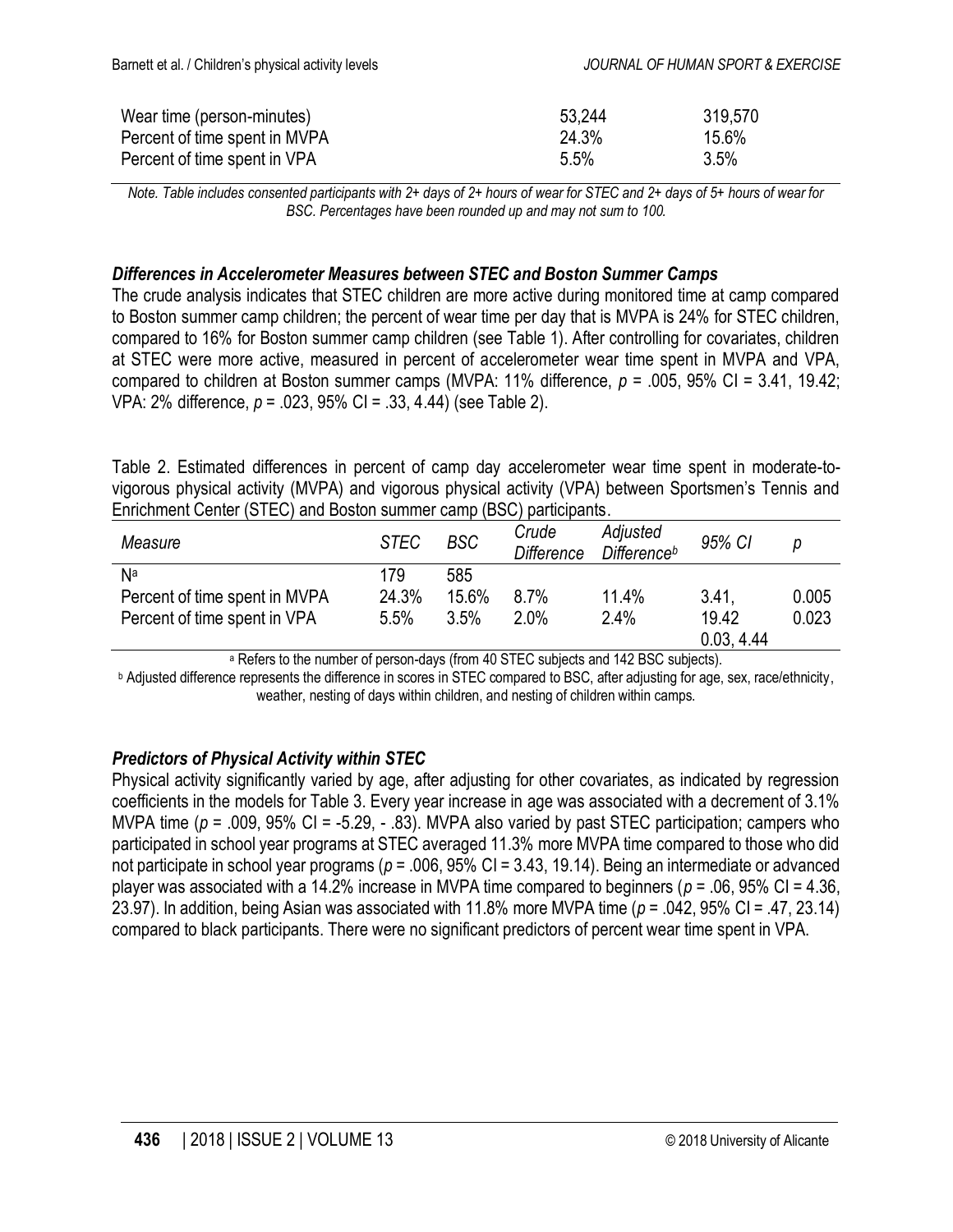| Table 3. Regression estimates from linear models predicting percent of camp day accelerometer wear time     |
|-------------------------------------------------------------------------------------------------------------|
| spent in moderate-to-vigorous physical activity (MVPA) and vigorous physical activity (VPA) for Sportsmen's |
| Tennis and Enrichment Center (STEC) participants.                                                           |

|                                                                                       | MVPA (minutes)   |                           | VPA (minutes) |         |                    |       |
|---------------------------------------------------------------------------------------|------------------|---------------------------|---------------|---------|--------------------|-------|
| Independent Variable                                                                  | $\beta$          | 95% CI                    | р             | $\beta$ | 95% CI             | р     |
| Intercept                                                                             | 27.98            | 4.13.<br>51.84            | 0.023         | 8.68    | $-0.80$ ,<br>18.16 | 0.071 |
| Age (yr)                                                                              | $-3.06$          | $-5.29. -$<br>0.83        | 0.009         | 0.52    | $-1.84$ ,<br>0.79  | 0.425 |
| Female $(=1)$ vs. Male $(=0)$                                                         | $-6.39$          | $-13.69,$<br>0.90         | 0.084         | 0.66    | $-4.96$ ,<br>3.65  | 0.758 |
| Race/Ethnicity                                                                        |                  |                           |               |         |                    |       |
| Asian $(=1)$ vs. Black $(=0)$                                                         | 11.80            | 0.47,<br>23.14            | 0.042         | 6.23    | $-0.38,$<br>12.84  | 0.064 |
| Latino/Hispanic (=1) vs. Black (=0)                                                   | $-2.25$          | $-14.26$<br>9.76          | 0.704         | 0.73    | $-7.75$<br>6.29    | 0.834 |
| Non-Hispanic White $(=1)$ vs. Black $(=0)$                                            | $-0.22$          | $-8.95,$<br>8.51          | 0.959         | 3.99    | $-1.14,$<br>9.11   | 0.123 |
| Missing/Multiracial/Other/Unknown<br>$(=1)$<br>VS.<br>Black $(=0)$<br>Tennis level    | 7.76             | $-1.04$ ,<br>16.57        | 0.082         | 2.77    | $-2.43,$<br>7.96   | 0.285 |
| Intermediate/Advanced (=1) vs. Beginner (=0)                                          | 14.17            | 4.36,<br>23.97            | 0.006         | 3.10    | $-2.67,$<br>8.86   | 0.282 |
| Past STEC participation<br>First time participant (=1) vs. Returning player<br>$(=0)$ | $-4.26$<br>11.28 | $-12.38$<br>3.86<br>3.43, | 0.293         | 0.80    | $-5.58$<br>4.00    | 0.737 |
| School year participant (=1) vs. Not a school<br>year participant $(=0)$<br>Weather   |                  | 19.14                     | 0.006         | 3.46    | $-1.17,$<br>8.09   | 0.137 |
| Percent deviation from annual temperature                                             | 0.08             | $-0.17$ ,<br>0.33         | 0.523         | 0.08    | $-0.01$ ,<br>0.17  | 0.080 |
| <b>Total precipitation</b>                                                            | $-1.73$          | $-9.43$<br>5.97           | 0.657         | 1.07    | $-1.73,$<br>3.87   | 0.453 |
| Dew point                                                                             | $-0.16$          | $-0.64,$<br>0.33          | 0.519         | 0.17    | $-0.34$ ,<br>0.01  | 0.067 |

Note. 40 participants and 179 person-days. Models are adjusted for nesting of days within participants.

# **DISCUSSION**

Community interventions to improve physical activity can be disseminated in many settings. Past research has identified out-of-school time as an important setting for physical activity interventions targeting children (Afterschool Alliance, 2010; Barrett et al., 2014; Beets et al., 2013; Weaver et al., 2014; Zarrett et al., 2013). This study systematically measured the physical activity of children who attend summer programs so that researchers and practitioners who plan interventions can better understand the physical activity contributions of existing community resources such as STEC, as well as begin to disentangle any activity differences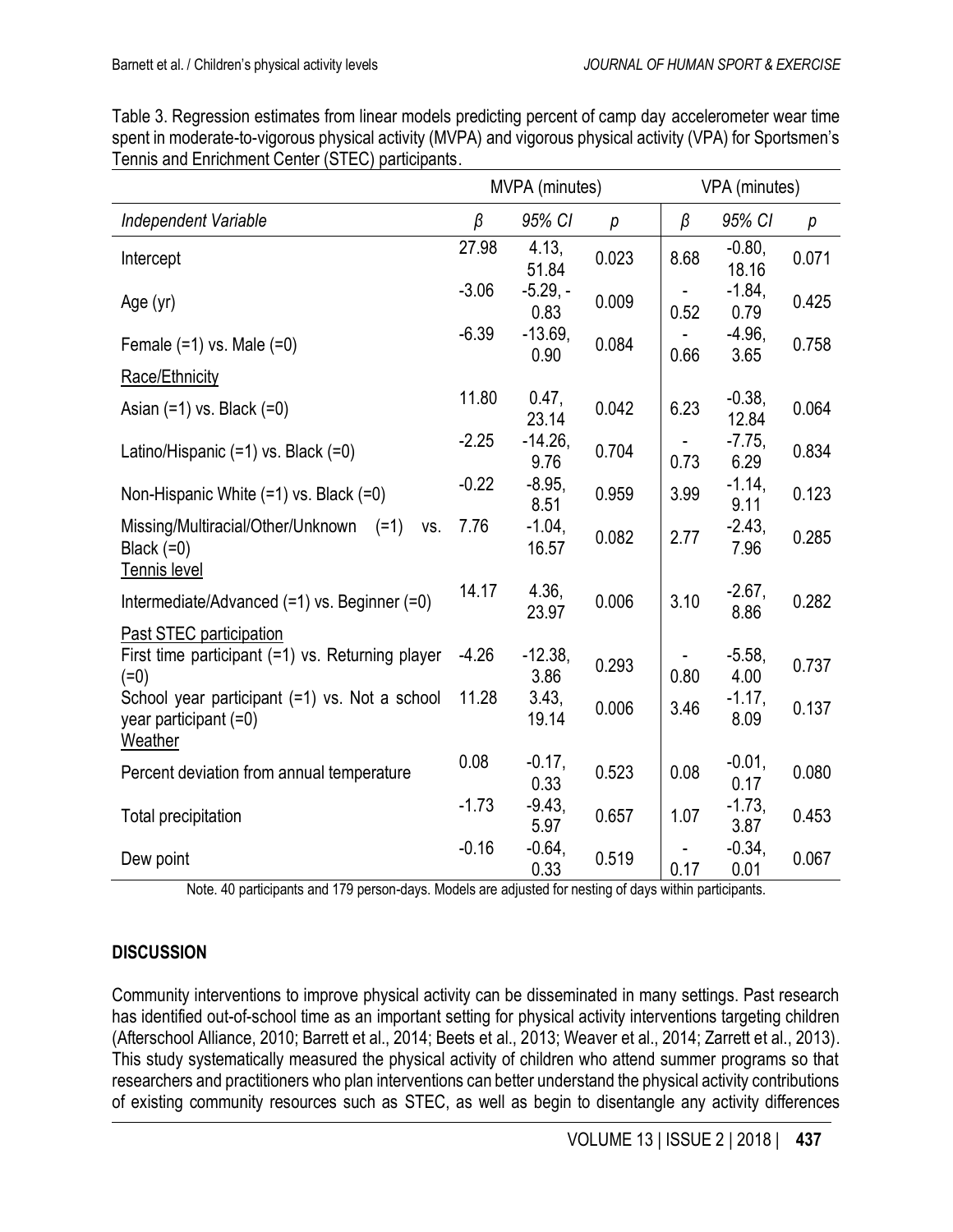between sports- and non-sports-focused programs. The primary aim was to test the hypothesis that participants in a sports-focused camp show higher levels of percent wear time spent in MVPA compared to participants in non-sports-focused camps. A secondary aim was to analyze whether MVPA within STEC varied by certain predictors. A major strength of this study is that it employed a community-engaged research approach; for example, it addressed community needs (*e.g.*, asked research questions that were developed with the help of community representatives) and disseminated results to the community, with an end goal of community capacity-building.

Results indicated that STEC participants averaged 71.9 minutes of MVPA/day, well above the Department of Health and Human Services' 60 minutes/day national recommendation. In an effort to place the results in a broader context, we also compared STEC accelerometer data with US national averages for children, obtained from the 2003 – 2006 National Health and Nutrition Examination Survey (NHANES), analyzed in 2012 to estimate physical activity levels during the school day among 2548 youth ages 6-19 (Long et al., 2013; Troiano et al., 2008). We found that STEC campers were more active during monitored time at camp compared to the national sample, in which the percent of wear time spent in MVPA per day was less than 11% for all groups reported: 10.3% for boys ages 6-11, 4.8% for boys ages 12-19, 8.0% for girls ages 6-11, and 2.7% for girls ages 12-19 (Long et al., 2013). In the national sample, activity during the school day (hours similar to summer camp hours) accounted for the largest proportion of daily MVPA on weekdays (approximately 45%), but still is considerably less than the activity accrued during the STEC day (Long et al., 2013). The proportion of wear time per day that was MVPA for the school-day national sample was 7.0% for boys and 4.7% for girls (Long et al., 2013) (Appendix A), compared to 29.0% for boys at STEC and 19.1% for girls at STEC. Children participating in STEC spent a much higher percent of accelerometer wear time in MVPA than did children in the school-day national sample.

This paper does not address the fact that camp-day physical activity may *not* result in an increase of total physical activity if children ultimately decrease physical activity outside of camp (e.g., compensate for their busy day by sitting on the couch all evening). While outside the scope of our paper, this issue was addressed in a separate study regarding school-day physical activity, which found that higher school-day MVPA was in fact associated with higher daily MVPA among US youth. That is, there was no evidence that children experienced same-day 'compensation' (Long et al., 2013). Even if STEC children completed no physical activity for the remainder of the day, they still would have exceeded national recommendations.

Consistent with past research, the results in this sample show that children's physical activity declines as they enter adolescence (Gortmaker, Lee, Cradock, et al., 2012; Troiano et al., 2008). Although physical activity in the STEC sample did not vary significantly by sex, the coefficient suggests that girls at STEC may be less active than boys. The lack of significance may be due to the small sample size or to the fact that STEC is more effectively equalizing the amount of activity between boys and girls. Campers who participated in STEC's school year programs had a higher percent of MVPA, suggesting that familiarity with a program or place may impact physical activity. In addition, intermediate and advanced players experienced more activity, which may be explained by their ability to elongate points on the court by keeping the ball in play, thus spending less time receiving inactive instruction. The results suggesting that Asian participants experience a higher percent of MVPA at STEC may be attributed to the small sample size, as there were only five Asian participants in the STEC sample.

This study's primary limitation is that the two populations are not directly comparable. Ideally, we would have collected data from the Boston summer camps and STEC camp during the same summer for children of the same age range. Although this was not logistically feasible, we used the same methodology, measures, and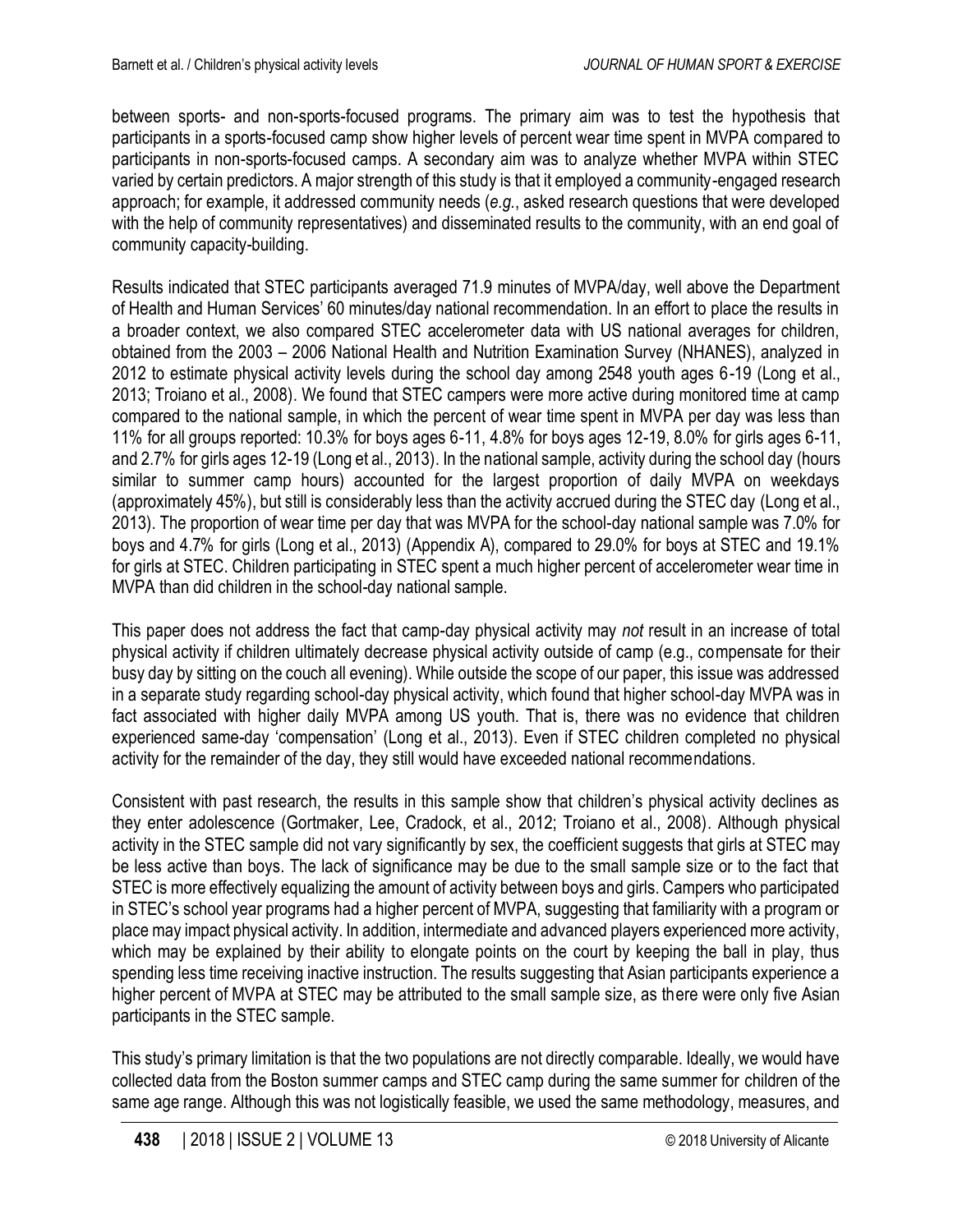data collection protocols. Further, research suggests a linear decline in MVPA as age increases, so the statistical model should account for the differences in age distribution (Gortmaker, Lee, Cradock, et al., 2012; Troiano et al., 2008). We made other efforts to ensure that the studies were as comparable as possible. The same instructor trained research assistants, using nearly identical training materials, and the same model and type of accelerometer was used for both studies. The STEC data analysis also duplicates the protocol used to analyze Boston summer camp and NHANES accelerometer data. Implicit in the comparison of data from different years is the assumption of temporal stability; the suitability of this assumption is supported by past research, which suggests that there has been no significant change in children's physical activity since 2003 (Gortmaker, Lee, Cradock, et al., 2012; Troiano et al., 2008). Since total accelerometer wear time was longer for children at Boston summer camps, one may suggest that it was easier to keep STEC children active in a shorter amount of time. We adjusted for accelerometer wear time by reporting differences in percent of wear time spent in physical activity. However, future studies could compare summer camps that have more similar day lengths.

This study utilized a convenience sample to collect data from one site in Dorchester, MA. For this reason, and because the sample size was relatively small, the results may not be generalizable to a larger population. Children who attended STEC may be systematically different from those who attended other Boston area summer camps (*e.g.,* those who attend STEC may prefer sports and may be more active). Similarly, children who agreed to participate in the study may be systematically different from those who did not agree (e.g., they may have more health-conscious parents), so generalizability even to the STEC population is not guaranteed. However, the high response rate (77%), diversity of the participants, and observational nature of the study (*i.e.,* the population is not restricted the way it would be with a randomized controlled trial) suggest that the sample is representative of the population of interest—children who attend STEC summer camp and bode well for external validity. Ultimately, however, future research should test the generalizability of these findings by conducting similar studies among different populations and settings (*e.g.*, urban and suburban areas, other tennis camps, and other sports camps). Until then, the results can be helpful for estimating trends and useful for hypothesis generation, especially for summer camp physical activity studies. Researchers specifically interested in further understanding the health impact of inner-city tennis centers could investigate physical activity levels at other National Junior Tennis and Learning chapters, which reach more than 225,000 under-resourced youth (United States Tennis Association Foundation, n.d.).

Many unmeasured factors could have affected children's level of activity during camp time. For example, we did not measure sleep patterns, maturity level, height/weight, or physical activity levels at other times of the day. In addition, while ActiGraph accelerometers have been validated, they cannot be used in water, so values of physical activity may be underestimated because they did not capture swim periods during camp days. If underestimation has occurred, it likely has occurred not only in STEC but also in Boston summer camps.

# **CONCLUSION**

Evaluating the physical activity contributions of STEC's programs will be helpful to the surrounding Dorchester community and also to the Center as its leaders seek to expand STEC's reach and improve upon existing opportunities. By more thoroughly understanding the impact of a not-for-profit tennis and enrichment model, other communities may be inspired to establish similar centers in their neighborhoods, ultimately helping to potentially decrease the incidence of disease, increase physical activity opportunities, improve the community's overall health, and diminish health disparities.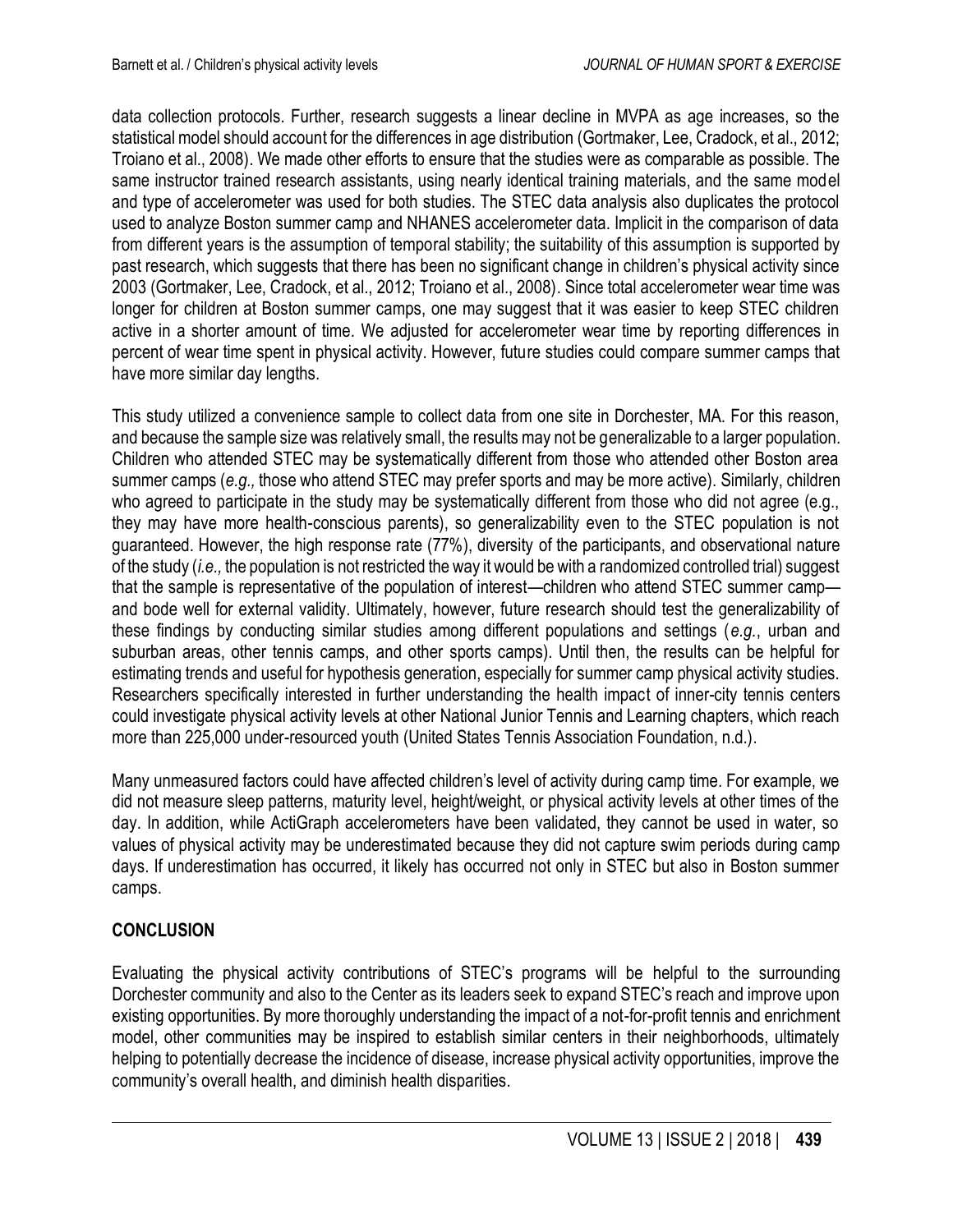The results of our study may not be surprising. After all, it makes sense that children at a sports camp would be more active than children at a general day camp. However, this is the first and only study to our knowledge that uses real data to document physical activity differences between sports- and non-sports-oriented summer camps. This study does not intend to detract from other positive experiences and outcomes that may result in attending a non-sports-oriented camp. However, having data that support our hypothesis that sports camps generate significantly more physical activity for children could have important implications at the community, school, and policy level. Support for and promotion of more sports-oriented programs could ultimately play a key role in the management and prevention of obesity, diabetes, and chronic disease.

# **REFERENCES**

- Afterschool Alliance. (2010). America after 3PM special report on summer: Missed opportunities, unmet demand. Washington, DC: Afterschool Alliance. Retrieved from [http://www.afterschoolalliance.org/documents/Special\\_Report\\_on\\_Summer\\_052510.pdf](http://www.afterschoolalliance.org/documents/Special_Report_on_Summer_052510.pdf)
- Barrett, J., Cradock, A., Gortmaker, S., Lee, R., Giles, C., & Malsberger, R. (2014). Accelerometer assessment of children's physical activity levels at summer camps. Presented at the Active Living Research annual conference. Retrieved from [http://activelivingresearch.org/accelerometer](http://activelivingresearch.org/accelerometer-assessment-children%E2%80%99s-physical-activity-levels-summer-camps)[assessment-children%E2%80%99s-physical-activity-levels-summer-camps](http://activelivingresearch.org/accelerometer-assessment-children%E2%80%99s-physical-activity-levels-summer-camps)
- Beets, M. W., Weaver, R. G., Beighle, A., Webster, C., & Pate, R. R. (2013). How physically active are children attending summer day camps? Journal of Physical Activity & Health, 10(6), 850–855. <https://doi.org/10.1123/jpah.10.6.850>
- Boston Public Health Commission. (2013). Health of Boston 2012-2013: A neighborhood focus. Boston, MA. Retrieved from [http://www.bphc.org/healthdata/health-of-boston-report/Documents/HOB-2012-](http://www.bphc.org/healthdata/health-of-boston-report/Documents/HOB-2012-2013/HOB12-13_FullReport.pdf) [2013/HOB12-13\\_FullReport.pdf](http://www.bphc.org/healthdata/health-of-boston-report/Documents/HOB-2012-2013/HOB12-13_FullReport.pdf)
- Brown, H. E., Pearson, N., Braithwaite, R. E., Brown, W. J., & Biddle, S. J. H. (2013). Physical activity interventions and depression in children and adolescents: A systematic review and meta-analysis. Sports Medicine (Auckland, N.Z.), 43(3), 195–206.<https://doi.org/10.1007/s40279-012-0015-8>
- Cradock, A., El Ayadi, A., Gortmaker, S., Hannon, C., Sobol, A., & Wiecha, J. (2002). Play Across Boston: Summary report. Boston, MA: Harvard Prevention Research Center.
- Cradock, A. L., Barrett, J. L., Carter, J., McHugh, A., Sproul, J., Russo, E. T., … Gortmaker, S. L. (2014). Impact of the Boston Active School Day policy to promote physical activity among children. American Journal of Health Promotion, 28(sp3), S54–S64.<http://doi.org/10.4278/ajhp.130430-QUAN-204>
- Donnelly, J. E., & Lambourne, K. (2011). Classroom-based physical activity, cognition, and academic achievement. Preventive Medicine, 52 Suppl 1, S36-42[. http://doi.org/10.1016/j.ypmed.2011.01.021](http://doi.org/10.1016/j.ypmed.2011.01.021)
- Drake, Keith M., Beach, M. L., Longacre, M. R., MacKenzie, T., Titus, L. J., Rundle, A. G., & Dalton, M. A. (2012). Influence of sports, physical education, and active commuting to school on adolescent weight status. Pediatrics, peds.2011-2898.<http://doi.org/10.1542/peds.2011-2898>
- Efrat, M. (2011). The relationship between low-income and minority children's physical activity and academic-related outcomes: A review of the literature. Health Education & Behavior, 1090198110375025[. http://doi.org/10.1177/1090198110375025](http://doi.org/10.1177/1090198110375025)
- Freedson, P., Pober, D., & Janz, K. F. (2005). Calibration of accelerometer output for children. Medicine and Science in Sports and Exercise, 37(11 Suppl), S523-530. <https://doi.org/10.1249/01.mss.0000185658.28284.ba>
- Gortmaker, S. L., Lee, R., Cradock, A. L., Sobol, A. M., Duncan, D. T., & Wang, Y. C. (2012). Disparities in youth physical activity in the United States: 2003-2006. Medicine and Science in Sports and Exercise, 44(5), 888–893.<http://doi.org/10.1249/MSS.0b013e31823fb254>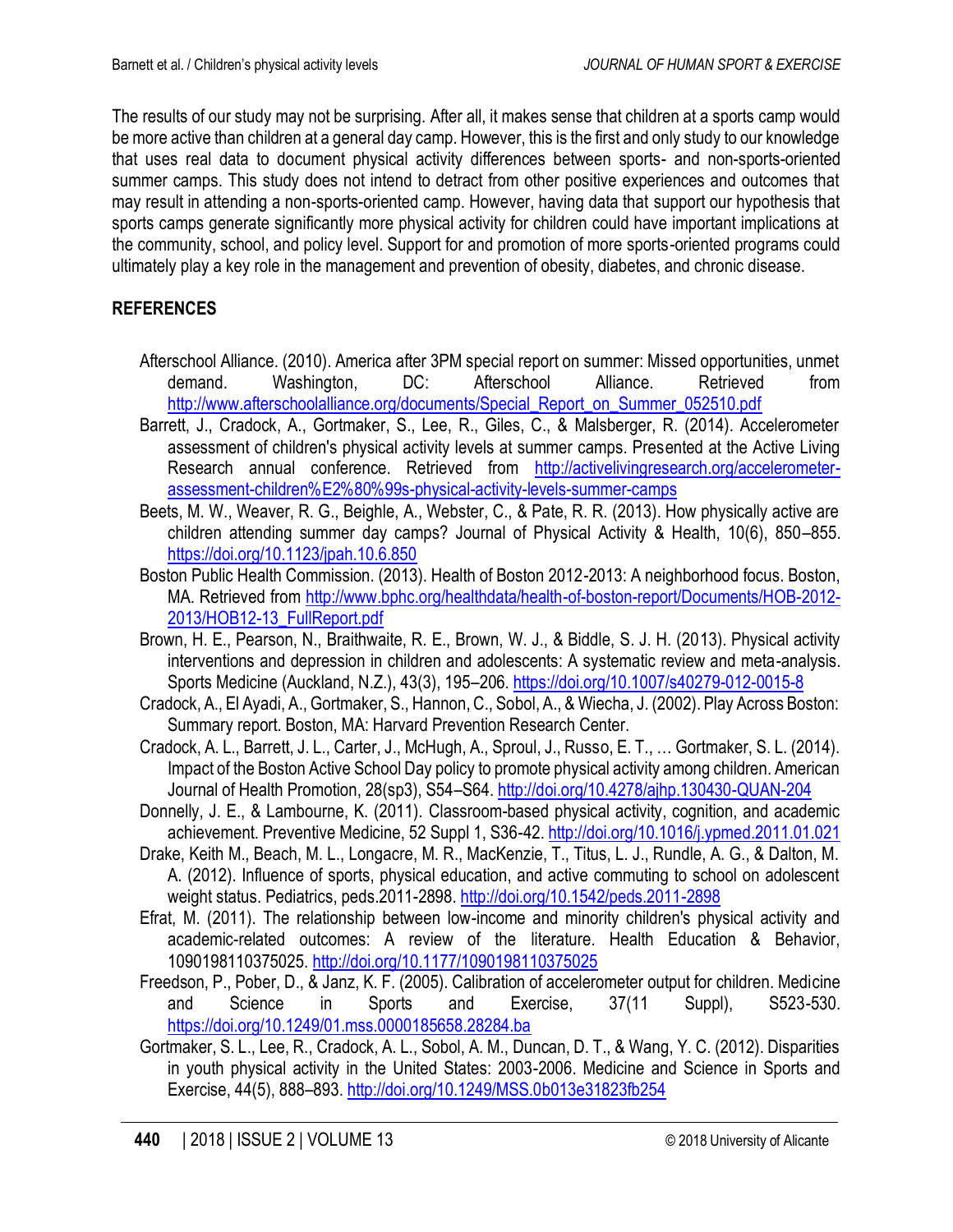- Gortmaker, S. L., Lee, R. M., Mozaffarian, R. S., Sobol, A. M., Nelson, T. F., Roth, B. A., & Wiecha, J. L. (2012). Effect of an after-school intervention on increases in children's physical activity. Medicine and Science in Sports and Exercise, 44(3), 450–457. <http://doi.org/10.1249/MSS.0b013e3182300128>
- Hannon, C., Cradock, A., Gortmaker, S. L., Wiecha, J., El Ayadi, A., Keefe, L., & Harris, A. (2006). Play Across Boston: A community initiative to reduce disparities in access to after-school physical activity programs for inner-city youths. Preventing Chronic Disease, 3(3), A100.
- Kalak, N., Gerber, M., Kirov, R., Mikoteit, T., Yordanova, J., Pühse, U., … Brand, S. (2012). Daily morning running for 3 weeks improved sleep and psychological functioning in healthy adolescents compared with controls. The Journal of Adolescent Health: Official Publication of the Society for Adolescent Medicine, 51(6), 615–622.<http://doi.org/10.1016/j.jadohealth.2012.02.020>
- Kriemler, S., Zahner, L., Schindler, C., Meyer, U., Hartmann, T., Hebestreit, H., … Puder, J. J. (2010). Effect of school based physical activity programme (KISS) on fitness and adiposity in primary schoolchildren: Cluster randomised controlled trial. BMJ, 340(feb23 1), c785–c785. <http://doi.org/10.1136/bmj.c785>
- Lee, I.-M., Shiroma, E. J., Lobelo, F., Puska, P., Blair, S. N., Katzmarzyk, P. T., & Lancet Physical Activity Series Working Group. (2012). Effect of physical inactivity on major non-communicable diseases worldwide: an analysis of burden of disease and life expectancy. Lancet (London, England), 380(9838), 219–229. [http://doi.org/10.1016/S0140-6736\(12\)61031-9](http://doi.org/10.1016/S0140-6736(12)61031-9)
- Long, M. W., Sobol, A. M., Cradock, A. L., Subramanian, S. V., Blendon, R. J., & Gortmaker, S. L. (2013). School-day and overall physical activity among youth. American Journal of Preventive Medicine, 45(2), 150–157.<http://doi.org/10.1016/j.amepre.2013.03.011>
- National Cancer Institute. (n.d.). Risk factor monitoring and methods: SAS programs for analyzing NHANES 2003-2004 accelerometer data. Retrieved from [http://riskfactor.cancer.gov/tools/nhanes\\_pam](http://riskfactor.cancer.gov/tools/nhanes_pam)
- National Oceanic and Atmospheric Association. (n.d.). Quality controlled local climatological data (QCLCD). Retrieved from [http://www.ncdc.noaa.gov/data-access/land-based-station-data/land](http://www.ncdc.noaa.gov/data-access/land-based-station-data/land-based-datasets/quality-controlled-local-climatological-data-qclcd)[based-datasets/quality-controlled-local-climatological-data-qclcd](http://www.ncdc.noaa.gov/data-access/land-based-station-data/land-based-datasets/quality-controlled-local-climatological-data-qclcd)
- Nelson, T. F., Stovitz, S. D., Thomas, M., LaVoi, N. M., Bauer, K. W., & Neumark-Sztainer, D. (2011). Do youth sports prevent pediatric obesity? A systematic review and commentary. Current Sports Medicine Reports, 10(6), 360–370.<http://doi.org/10.1249/JSR.0b013e318237bf74>
- Office of Disease Prevention and Health Promotion. (2008). 2008 Physical activity guidelines for Americans summary. Retrieved from<http://www.health.gov/paguidelines/guidelines/summary.aspx>
- Rasberry, C. N., Lee, S. M., Robin, L., Laris, B. A., Russell, L. A., Coyle, K. K., & Nihiser, A. J. (2011). The association between school-based physical activity, including physical education, and academic performance: a systematic review of the literature. Preventive Medicine, 52 Suppl 1, S10-20. <http://doi.org/10.1016/j.ypmed.2011.01.027>
- Romani, A. Q. (2011). Children's weight and participation in organized sports. Scandinavian Journal of Public Health, 39(7), 687–695.<http://doi.org/10.1177/1403494811421058>
- Serdula, M. K., Ivery, D., Coates, R. J., Freedman, D. S., Williamson, D. F., & Byers, T. (1993). Do obese children become obese adults? A review of the literature. Preventive Medicine, 22(2), 167–177. <http://doi.org/10.1006/pmed.1993.1014>
- Troiano, R. P., Berrigan, D., Dodd, K. W., Mâsse, L. C., Tilert, T., & McDowell, M. (2008). Physical activity in the United States measured by accelerometer. Medicine and Science in Sports and Exercise, 40(1), 181–188.<http://doi.org/10.1249/mss.0b013e31815a51b3>